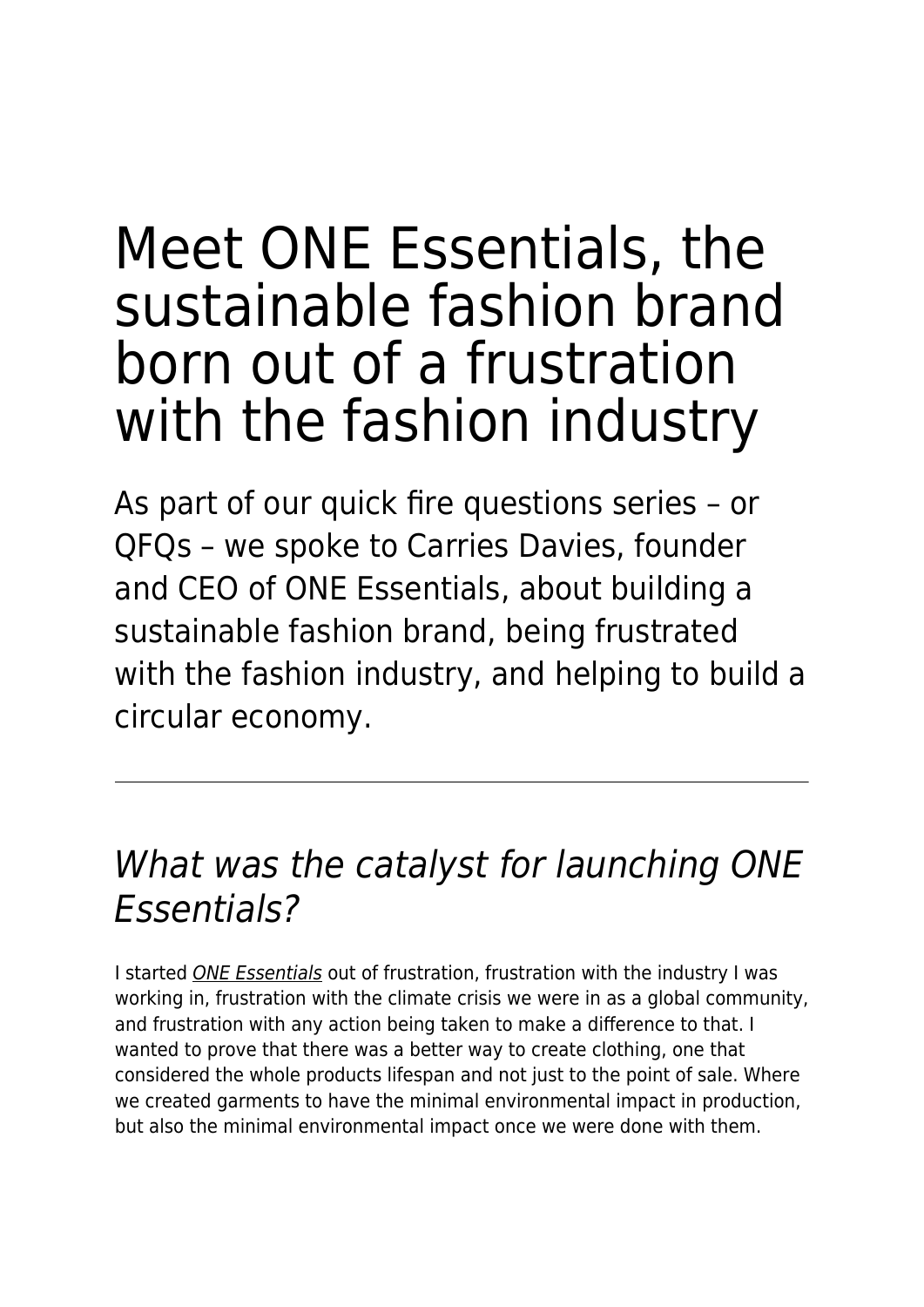#### Tell me about the business – what it is, what it aims to achieve, who you work with, how you reach customers and so on?

ONE Essentials is a range of everyday items that have all been created to be disposed of. Everything is designed from the start with the end of life of that garment in mind and manufactured with our GOTs certified factory in Portugal for minimal waste, maximum comfort from bio-degradable, natural and non toxic materials.

But we don't sacrifice quality or performance. Our underwear is created from our unique fabric, a blend of recycled, organic cotton, and a biodegradable elastane so the whole garment will compost back to the earth when you no longer want it anymore. We also offer a take back scheme: if you cannot compost your item, we will for you, or, in the case of our sweats and t's, they can go into fibre-fibre recycling.

Our mission is to reduce the impact of the fashion industry by making the most comfortable essentials without harming the planet, and using our collective voice to demand radical change.

That's why we don't just make our garments with the lowest footprint possible, independently verified through our LCA (Lifecycle Assessment) data, we also want to support the clean up of the waste that is already there. 1% of all sales goes to the [OR Foundation](https://theor.org/), who are working with those effected by our clothing waste in one of the largest textile landfills in the world in Accra Ghana.

We are currently a direct to consumer business with a few marketplace channels and we're looking to expand our reach through wholesale partners this year. Our focus is to build an authentic and engaged community that views ONE Essentials as the most sustainable option for their everyday clothing items and is with us on the journey to a circular economy.

## How has the business evolved since its launch?

When I think of evolution I think of moving forward and some sort of big shift. I don't know why. But actually sometimes it can be about tiny changes and in our case a slight slow down or recalibration.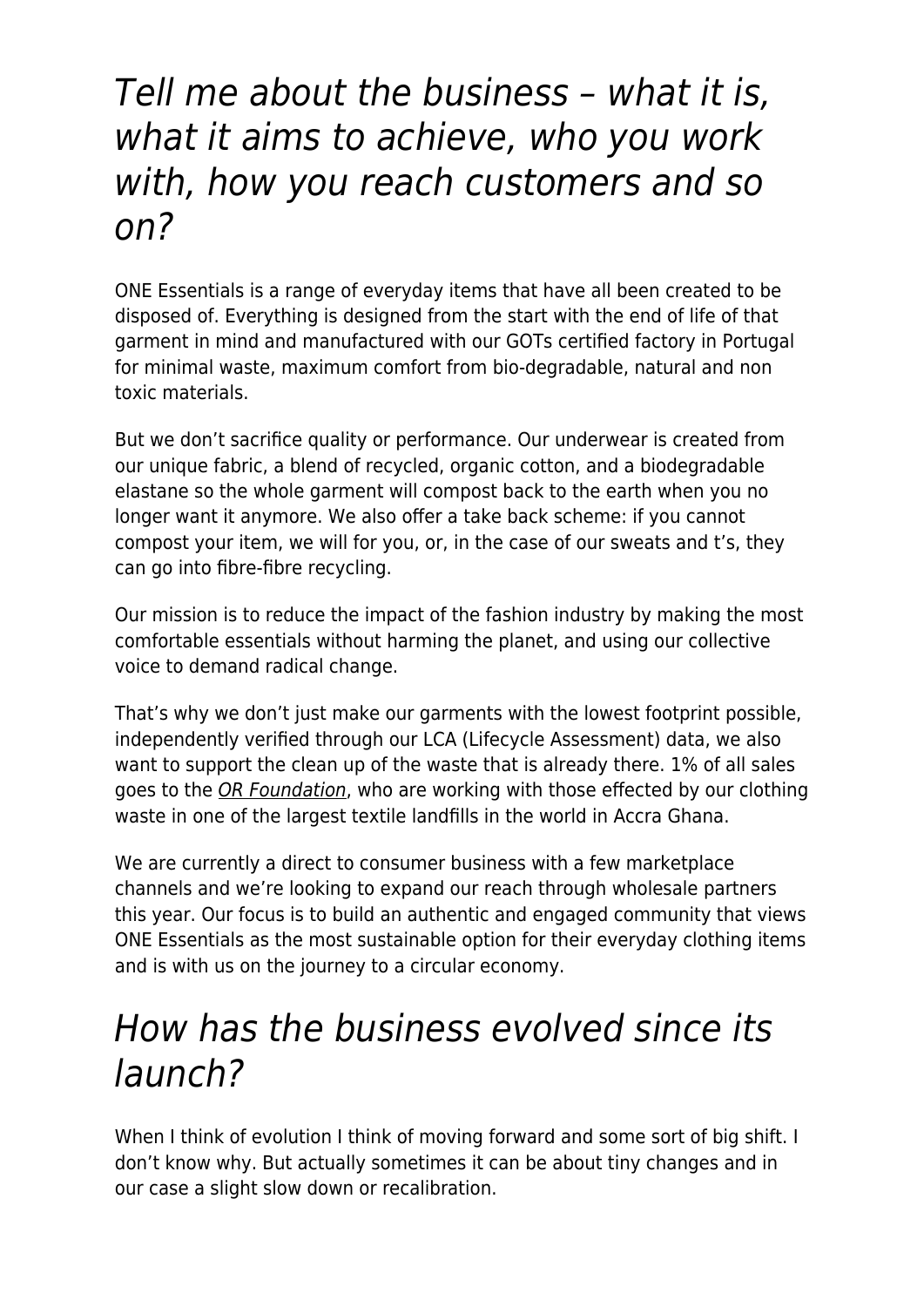I'll be honest, I don't think I could have picked a worse time to launch. Brexit complications, an algorithm change skyrocketing the cost of customer acquisition, a pre-Christmas lockdown scuppering our pop up plans, and a cost of living crisis hammering peoples spending power, and a war. But, as a founder I also learnt some lessons, we hired internally on marketing it didn't work, and since outsourced to an agency who have the power of a wider team. Realising that no channels were really converting almost paused all communication and forced us to relook at our messaging and organic strategy, from one that was a little softer to try to engage a wider consumer base to one that is now much more confident, forthright, and factual. We showed some gains from this in March, and with these subtle changes now rolling out on other channels we will hopefully turn the tide.

# How are you funded?

I received an initial investment from [Worth Capital](https://worthcapital.uk/) after winning the start up series competition in April last year. I'm looking to raise a further investment round this summer to help us to build and spearhead our growth to become a known and innovative brand.

### How does ONE Essentials answer an unmet need?

I believe we cater to consumers who want to find real solutions to the environmental crisis of fashion production and their wardrobes, one where they do not have to sacrifice quality, performance, or comfort for an environmental gain.

But I also think we are answering the needs of the time we are in. We are at a crisis point and we have to make radical changes in order to see any form of impact in our lifetime.

We may 'only' be making pants, but as an item of clothing that you wear every single day, what better place to start.

## What's in store for the future?

We're expanding our sizing offer this spring to cover up to a 3XL in ladies with men's to follow on the next production order. I've created two new fits for women's underwear: a very flattering high rise brief and a super comfortable Brazilian cut, both in the same innovative bio-degradable fabrication.